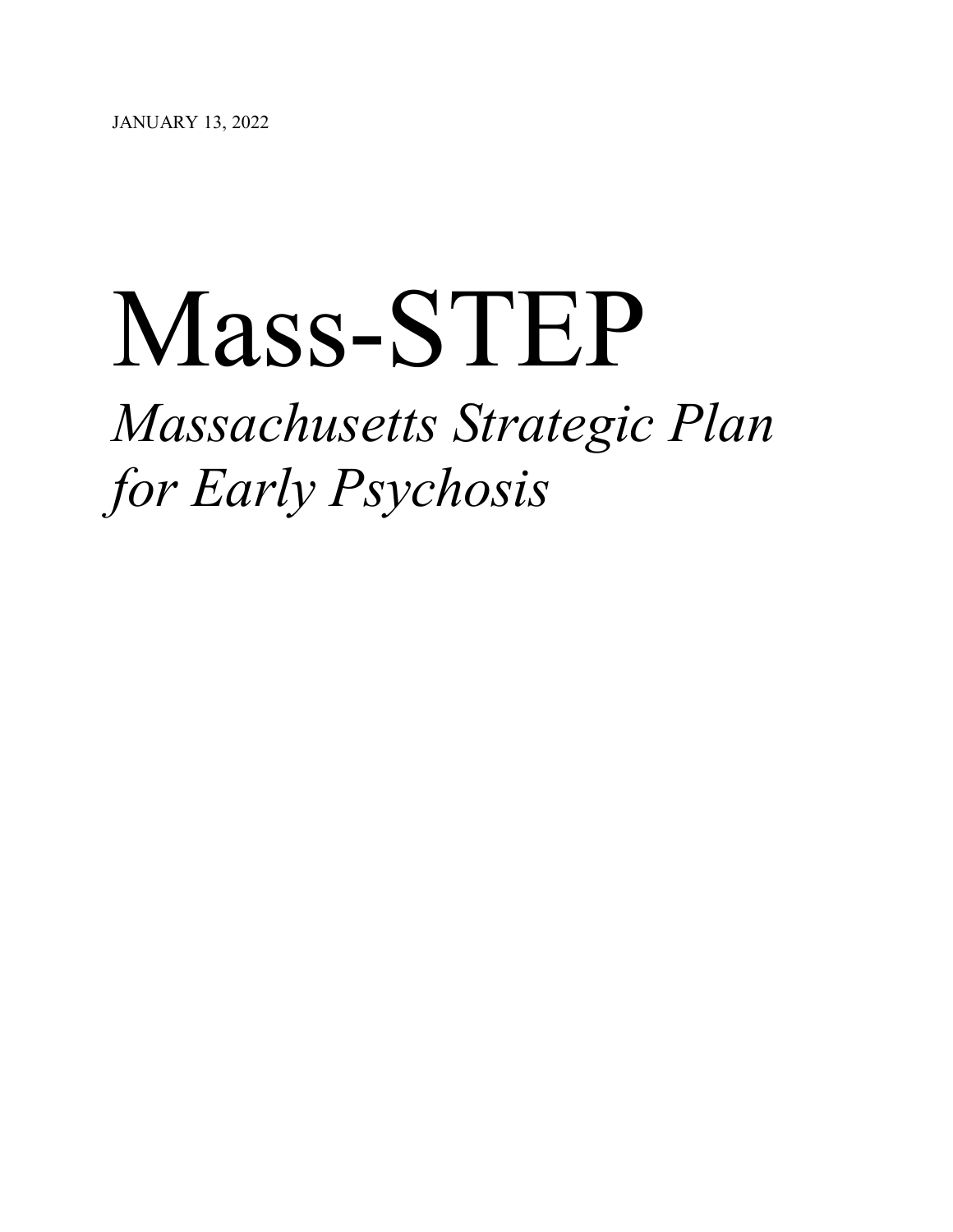#### **ACKNOWLEDGEMENTS**

In this document, we use the term "early-course psychosis" to encompass a range of populations and experiences, including individuals with a recent onset of psychosis, those at clinical high risk to develop psychosis, and the families that support these individuals and are themselves impacted by their loved ones' experience of psychosis. Although early intervention is the priority and focus of this plan, we recognize that a lifespan approach is necessary to support lifelong wellbeing among those experiencing psychosis and their families. We also refer to the BIPOC (black, indigenous, and other people of color) and LGBTQ (lesbian, gay, bisexual, transgender, nonbinary and queer or questioning) communities as key intersecting groups for whom unique considerations may be needed. Our goal in this document (as clinicians, researchers, public health professionals, and government stakeholders) is to partner with these communities to define priorities for improving statewide resources and services for early-course psychosis.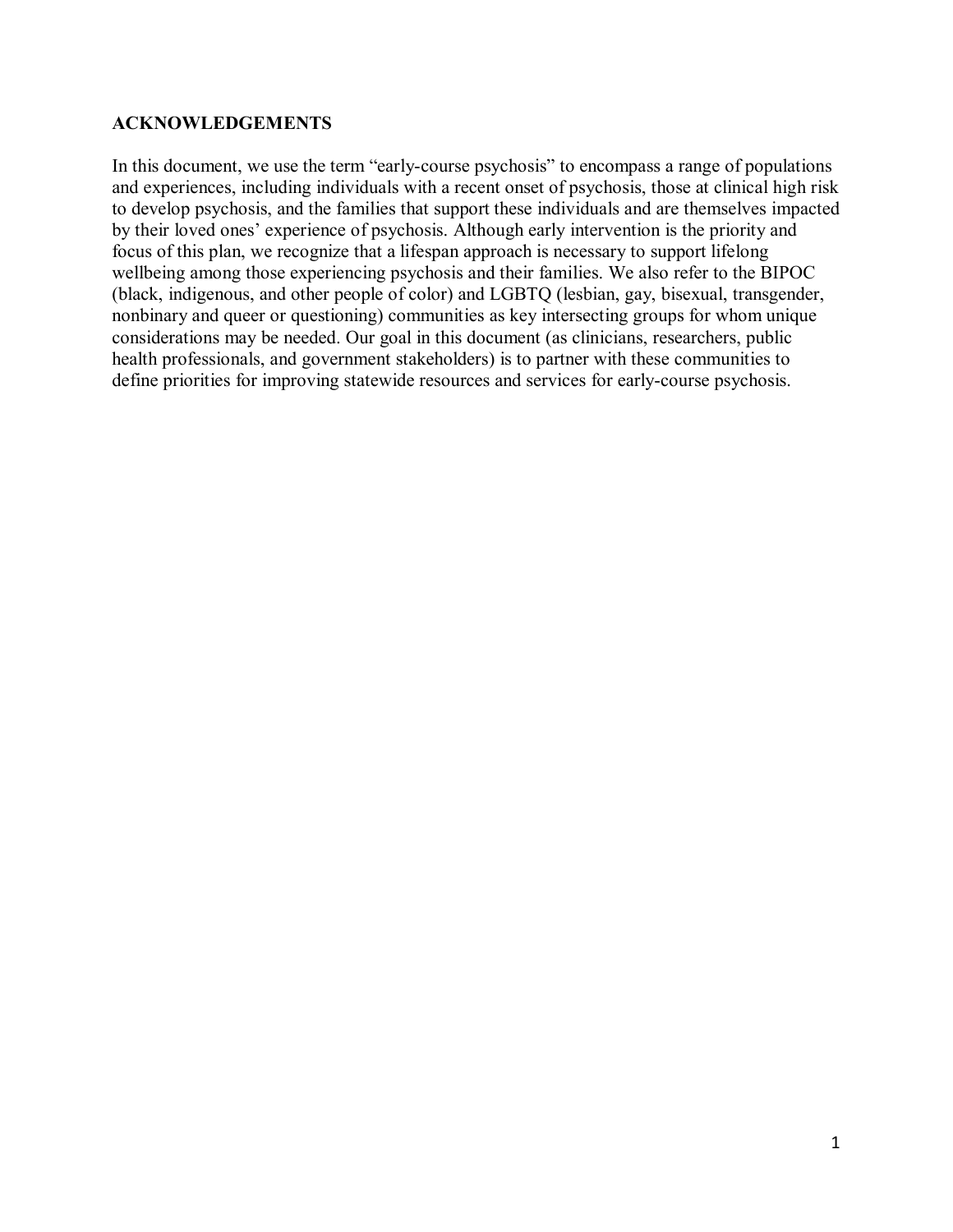#### **I. INTRODUCTION**

The prevention and early intervention of psychotic disorders has emerged as a key public health mandate for local, national, and global mental health authorities. Early intervention in psychosis is both effective and necessary. The World Health Organization recommends a delay of no more than 90 days between symptom presentation and specialized early-course psychosis treatment (Bertolote & McGorry, 2005); however, estimates across the US place the average delay in accessing treatment between one to three years (Marshall et al., 2005; Srihari et al., 2009). The first two years of a psychotic illness in particular are a critical period for intervention, in which cognitive declines, grey matter loss, and suicide risk are highest. Rapid identification and access to specialized early psychosis services are associated with improved quality of life, cognitive functioning, participation in work and school, and treatment engagement, as well as reduced symptom severity, substance use, and downstream healthcare costs and involvement among individuals served (Breitborde et al., 2015; Correll et al., 2018; Kane et al., 2015, Randall et al., 2015; Goldberg et al., 2006). Simply put, intervention in this critical window is not only lifechanging, but life-saving.

Epidemiological research has established a stark need for wide-spread easy access to evidence based early-course psychosis services. Each year, roughly 100,000 people across the US will experience a first episode of a psychotic disorder, with peak onset between the ages of 15 and 25 (Heinssen, Goldstein, & Azrin, 2014). In Massachusetts alone, this amounts to approximately 2,000 new cases annually. If each early intervention program can meet the ambitious goal of admitting one patient per week, or 52 patients per year, then we will need 39 programs minimally to meet this need. Currently, Massachusetts has approximately 20 specialty clinics for early-course psychosis including 12 Coordinated Specialty Care (CSC) programs for firstepisode psychosis (FEP)— less than one third of the minimum number required ("First Episode Psychosis Programs", n.d.). Even these available clinics vary in their ability to deliver the standard of care for treatment in early-course psychosis, as essential elements of CSC are not currently supported through  $3<sup>rd</sup>$  party reimbursement payment models.

In addition to the scarcity of clinics and clinicians specializing in early psychosis treatment, many individuals face barriers in accessing specialized mental health services. Factors including out of pocket costs, transportation, protected time to attend appointments, stable housing, affordable childcare, stigma, and more contribute to disparities in access to mental health care. These factors are compounded by a lack of public knowledge about the early signs of psychosis and resources available to youth and families. While stigma is a powerful factor known to deter individuals from understanding and identifying their symptoms, managing symptoms, connecting with others in the community, and seeking formal care, those experiencing stigma and discrimination associated with intersecting aspects of their identity such as race, sexual and gender minority status, or immigration status may be even more hesitant to seek help for emerging mental illness. One study conducted by Schoenbaum et al. (2017) found that, of individuals aged 16 to 30 in the US who received an index diagnosis of a psychotic disorder, 61% did not fill an antipsychotic prescription and 41% did not receive individual therapy in the year following this diagnosis. Further research suggests that access to care is particularly limited for Black and Hispanic individuals, for whom there are significant reductions in outpatient mental health service use within a year of diagnosis compared to non-Hispanic white individuals (van der Ven et al. 2020).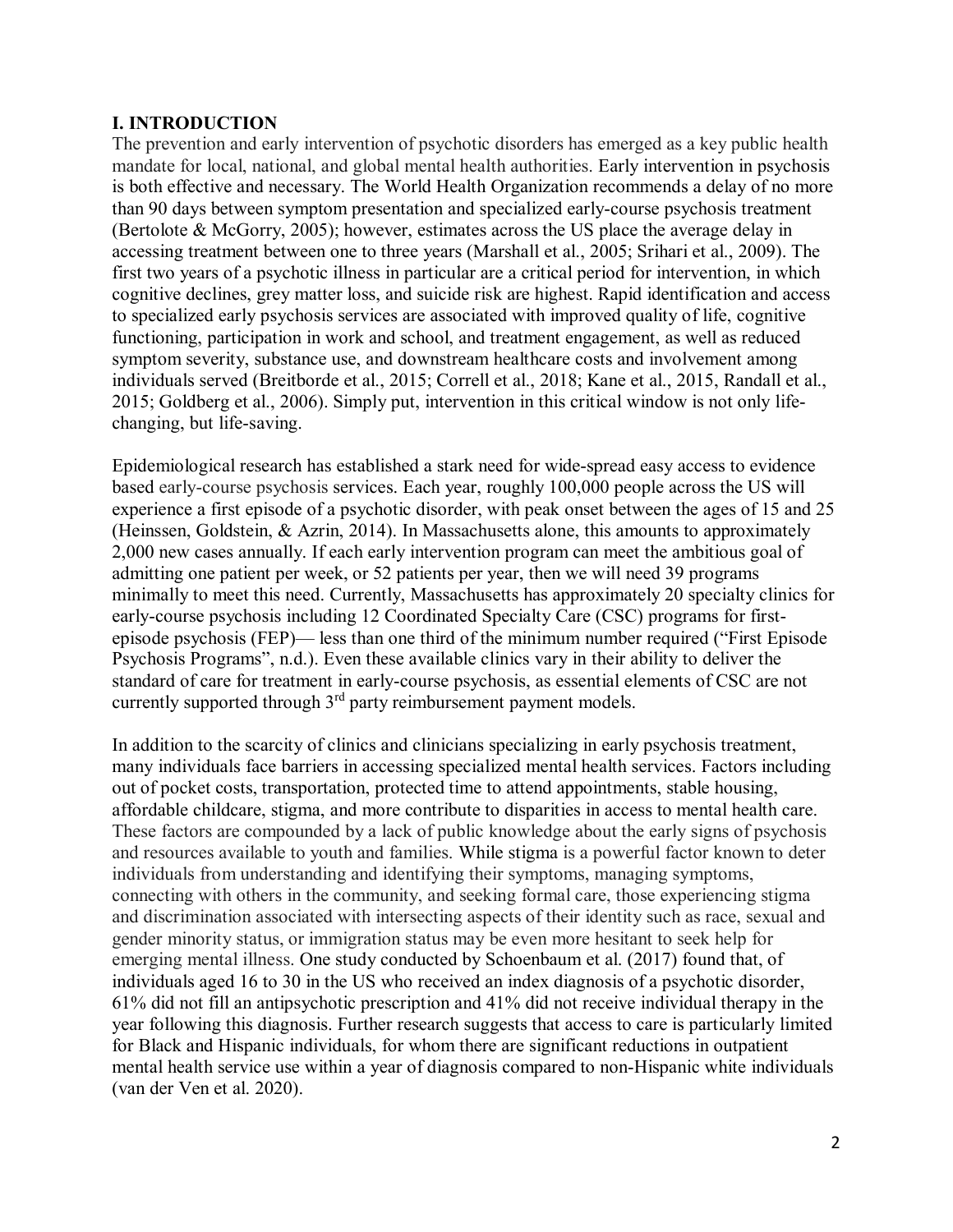With the clear evidence that early intervention is critical to the health and wellbeing of people living with psychosis and their families, the well-established evidence-based standards of care for early intervention, and the mental health parity laws, now is the time to address the challenges necessary to assure wide-spread availability of specialized services for individuals in the early course of psychosis. Insufficient numbers of programs, limited geographic availability, insufficient funding, and other access barriers to early-course psychosis services constitute an issue of equity both for individuals affected by psychosis who themselves represent an underserved subset of the community living with mental illness, and for intersecting BIPOC, LGBTQ, and low-income communities who shoulder a disproportionate burden of serious mental illness while simultaneously experiencing disparities in access to and quality of care.

With guidance from community members who have first-hand experience with psychosis and other expert stakeholders, the Massachusetts DMH has partnered with the Laboratory for Early Psychosis (LEAP) Center, the Massachusetts Psychosis Network for Early Treatment (MAPNET), and the Northeastern University Institute for Health Equity and Social Justice Research (IHESJR) to develop the Massachusetts Strategic Plan for Early Psychosis (Mass STEP). The Mass STEP outlines priorities for mobilizing actions centered around prevention efforts, treatment services, and the system-level coordination needed to build up an adequate system of care for individuals living with psychosis in Massachusetts. Mass STEP acknowledges the difficult history of psychiatry and the racialization of psychotic disorders which continues to serve as a barrier to trust and engagement with some BIPOC communities. Mass STEP includes attention to diversity in religion and spirituality, familial culture, language barriers, gender and sexuality, and youth culture. It also prioritizes attention to the needs of BIPOC communities experiencing and managing discrimination, racially motivated violence, marginalization, and exclusion. All of these factors impact mental health and well-being, including experiences of psychotic symptoms and disorders. Mass STEP advocates for the development and implementation of early-course psychosis services informed by the principles of cultural sensitivity and humility.

The following sections of this report describe the mixed-methods approach used to identify priorities for the Mass STEP (Section II), the framework used to conceptualize these priorities (Section III), and a list of overarching goals and recommendations to promote and advance early intervention in psychosis across Massachusetts (Section IV).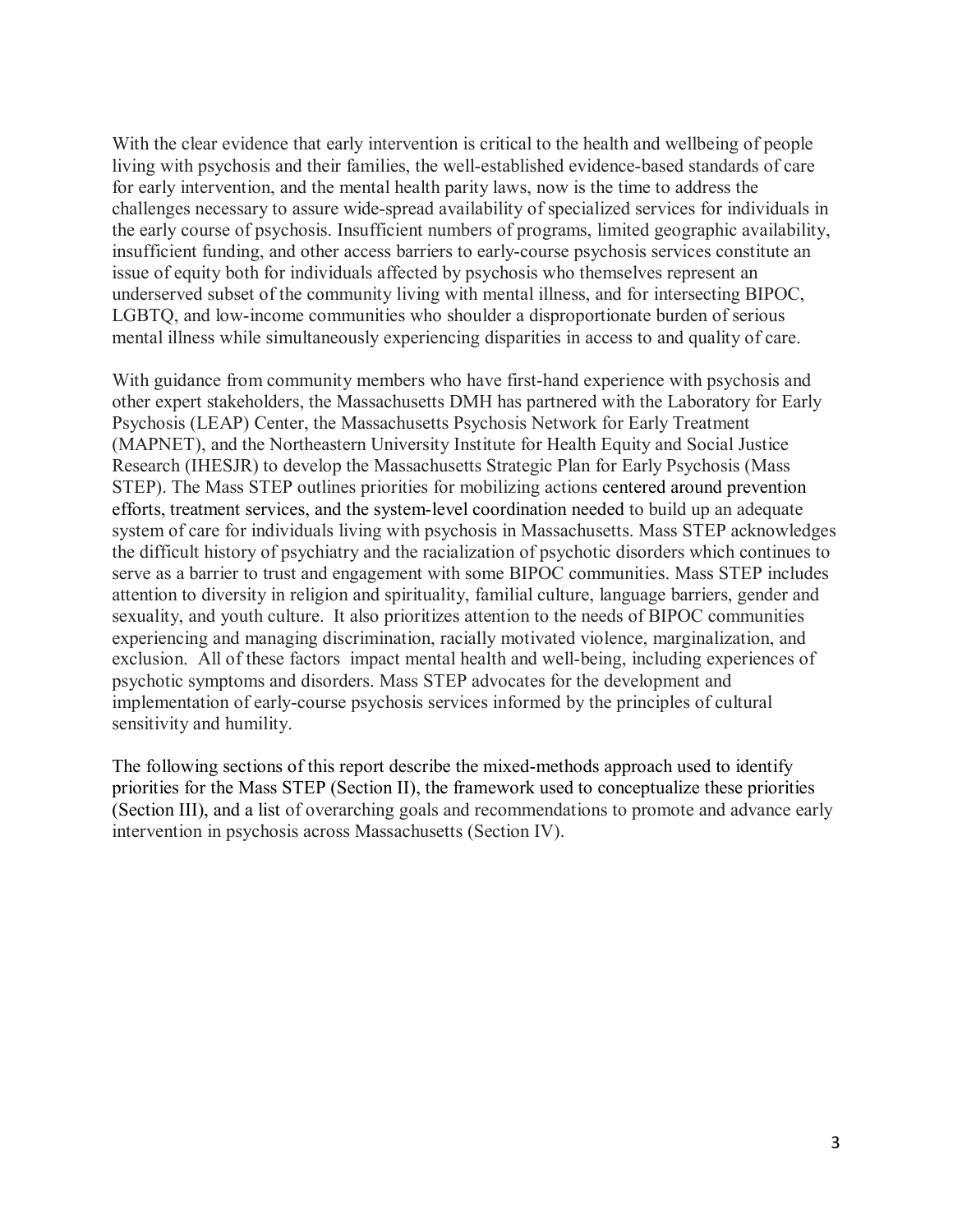#### **II. A COMMUNITY-ENGAGED STRATEGIC PLANNING PROCESS**

#### **A. Feedback and Recommendations from People with Early-Course Psychosis and their Families**

A mixed methods approach was used to gather information from people receiving services from early psychosis programs in Massachusetts and their family members. First, in the summer and fall of 2020, a survey was disseminated to assess patients' and caregivers' experiences with treatment services and resources, as well as suggestions for activities to improve or expand early psychosis programming across the state. Results from the survey informed the content of focus groups and individual interviews with a subset of survey respondents in order to gain a deeper understanding of consumers' needs and challenges, and to gather their input on the strategic plan. A detailed description of this mixed-methods data collection process is included in Appendix A.

#### **B. Feedback and Recommendations from Expert Stakeholders in Early-Course Psychosis**

Following the consumer and caregiver survey, a conference was held on November 5<sup>th</sup>, 2020 to further develop priorities for the strategic plan with experts in the field, titled "Early Intervention in Psychosis: A Strategic Roadmap for Massachusetts." Sessions included presentations from national and international experts in early intervention for psychosis, as well as panel discussions with clients, families, and clinicians involved with early psychosis treatment programs across Massachusetts. Discussion and brainstorming sessions were held using Zoom breakout groups to solicit feedback from all attendees. Over 200 participants registered for the conference, representing policy makers, clinicians, researchers, community advocates, and individuals and family members with lived experience of psychosis. Eighty-four perecent of registered attendees indicated that they lived, worked, or received mental health services in the state of Massachusetts. A full summary of proceedings from this symposium was published in March 2021 through Schizophrenia Research (Johnson et al., 2021).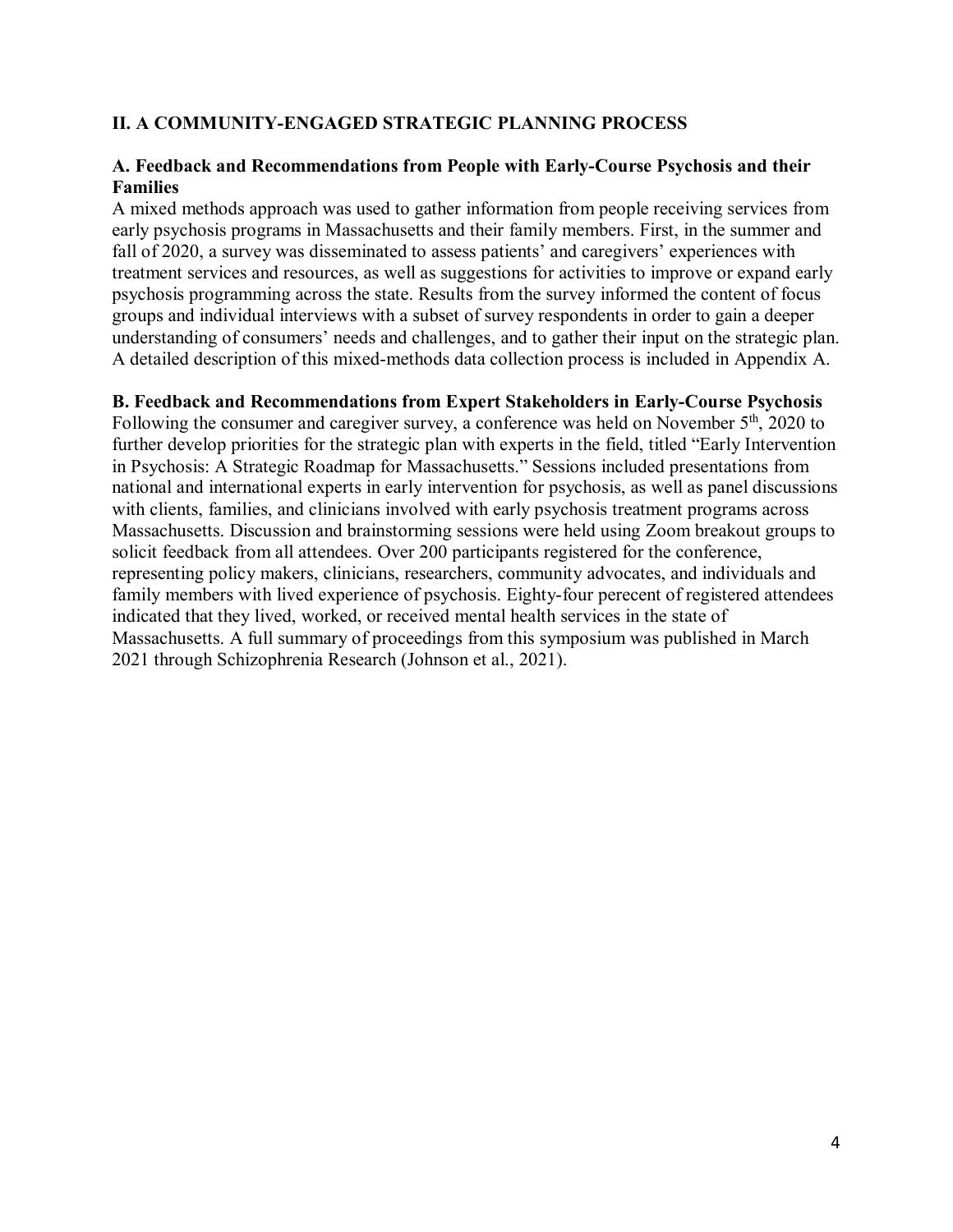#### **III. FRAMEWORK (THE SOCIO-ECOLOGICAL FRAMEWORK)**

The Mass STEP understands mental health and illness through the lens of a socio-ecological model of health. The overarching goal of early intervention and prevention in psychosis is to reduce suffering caused by these disorders and promote the overall health and wellbeing of individuals and their families; however, the actions taken to achieve this goal must acknowledge the context within which psychosis occurs. This framework identifies *Communities*, *Organizations*, and *Systems* as important contributors to an *Individual's* health and wellbeing. The model allows for a comprehensive look at mental health, providing insight into the specific challenges and needs of clients experiencing early-course psychosis.

As an example, consider a young person who begins to experience auditory hallucinations in school, which impede greatly on their ability to focus. They may disclose this to a trusted teacher in their school's network (*Communities*), who might suggest the need for further assessment. The student may then talk to their primary care clinician, who could refer them to a specialty psychosis program (*Organizations*). This program would provide high-quality evidence-based treatment thanks to collaborations with other specialists across the state and support from insurance (*Systems*). If any piece of this pathway were to be interrupted— for example, a teacher ignoring warning signs, a provider unsure of available treatment options, or insurance unable to cover the student's treatment needs— the end result would likely be the same. All levels of intervention must receive adequate support to make a difference for the individual seeking care.

This is just one situation in which the socio-ecological model may be applied to examine early intervention and prevention strategies. *Community* connections such as peer and social groups are known to enhance treatment and recovery outcomes in psychosis. In contrast, barriers to care are frequently contextualized on the *Systems* level through structural inequalities by race, ethnicity, gender, sexuality, and socio-economic status. With this knowledge, the Mass STEP aims to intervene at each level of the socio-ecological model to improve early psychosis services.

Lastly, the Mass STEP recognizes a need to create environments that minimize suffering and promote wellbeing by addressing stigma at every level of the model. Stigma, a devaluation of individuals resulting from negative beliefs and attitudes, can have a devastating impact on those with mental illness and is particularly salient for individuals experiencing psychosis. Internalized stigma (*Individual*) and *Community*-wide beliefs often deter people from disclosing symptoms and seeking support for psychosis. When individuals do choose to access services, medical and behavioral healthcare *Organizations* can perpetuate stigma by communicating in a paternalistic, demeaning, or pessimistic manner. At the *Systems* level, laws and policies can hinder pathways to recovery by restricting access to employment, education, and housing. To acknowledge the critical impact of stigma in psychosis— from internalized stigma to institutional bias— "Challenging Stigma" is noted as a core overarching theme that must be acted upon at every level. The following figure illustrates the priority populations identified through this model and the six primary goals resulting from these categories. In Section IV, we provide a detailed assessment of each goal and their potential action items, which are all informed by the stakeholder discussions described in Section II.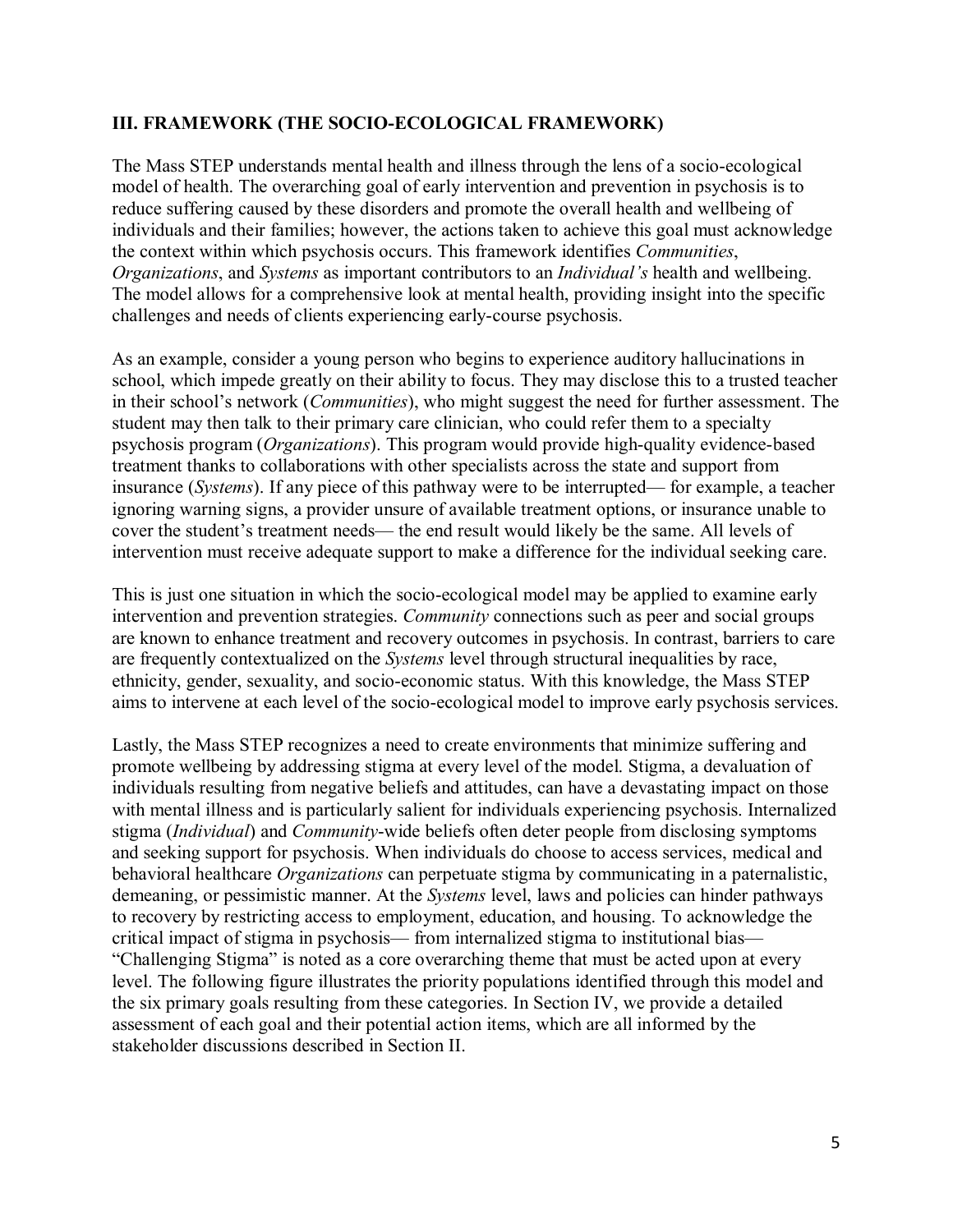#### **Socio-Ecological Model of Priority Populations for Early Intervention in Psychosis**

*Adapted from the Massachusetts Strategic Plan for Suicide Prevention*



CHALLENGING STIGMA & INCREASING KNOWLEDGE ABOUT PSYCHOSIS SYMPTOMS, TREATMENT, & RECOVERY

Following this framework, the six primary goals of this plan are as follows:

- 1. Assure support for **individuals who experience psychosis and their families** through individual advocacy opportunities, community-building, and specialized early psychosis services.
- 2. Promote early identification and intervention for psychosis through community education and awareness efforts across the **diverse communities of Massachusetts**, particularly among underserved groups who face multiple barriers in accessing mental healthcare.
- 3. Promote early identification and intervention for psychosis through specialized supports for **community members who are likely to interact with those experiencing psychosis** (e.g. schools, faith leaders, law enforcement, EMTs).
- 4. Provide specialized support to **medical and behavioral healthcare professionals** in competencies related to early psychosis.
- 5. Support **specialized early psychosis treatment teams** in delivering high-quality, evidence-based care in a stepped framework that is culturally and linguistically appropriate, person centered, trauma informed, and recovery focused for people experiencing psychosis and their families.
- 6. Support and develop the **statewide system of services for early psychosis** by fostering communication across programs and integrating systemic supports for early intervention and prevention.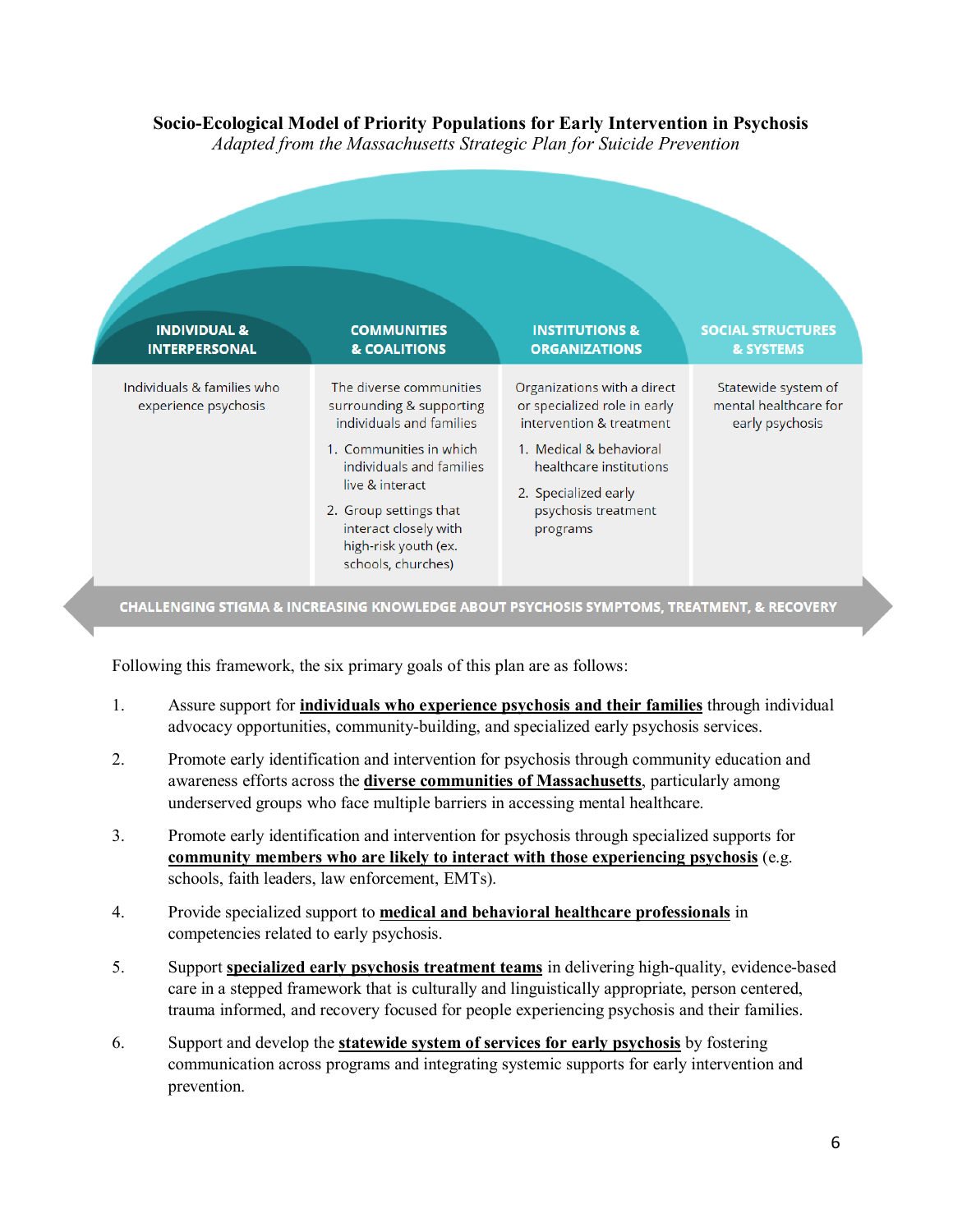### **IV. STRATEGIC PLAN GOALS**

| <b>Goal &amp; Population</b>                                             | <b>Examples of Possible Actions</b>                                                                                                                                                                            |
|--------------------------------------------------------------------------|----------------------------------------------------------------------------------------------------------------------------------------------------------------------------------------------------------------|
|                                                                          | (as identified in Symposium and Interviews/Focus Groups)                                                                                                                                                       |
| Assure support for <b>individuals who</b>                                | 1.1 Include stakeholders who experience psychosis on committees that make decisions about early psychosis resources,                                                                                           |
| experience psychosis and their                                           | services and research (ex. DMH IRB, DMH, research advisory boards)                                                                                                                                             |
| families through individual                                              | 1.2 Increase resources for peer specialist roles on early psychosis teams; provide avenues for peer specialists to                                                                                             |
| advocacy opportunities,                                                  | collaborate across programs and to advocate for needs in these roles.                                                                                                                                          |
| community-building, and                                                  | 1.3 Expand the reach of early psychosis support groups for individuals and families; for example, developing peer- and                                                                                         |
| specialized early psychosis services.                                    | clinician-led support groups available regardless of program enrollment (see Wellspace groups at McLean,                                                                                                       |
|                                                                          | McFarlane multi-family groups, Australia's Headspace model), or utilizing virtual spaces for community-building<br>and outreach (ex. apps & social media)                                                      |
|                                                                          | 1.4 Provide specialized services to support individuals in achieving goals related to education and employment                                                                                                 |
|                                                                          | 1.5 Develop and strengthen supports for families & caregivers of individuals experiencing psychosis (Examples: In-                                                                                             |
|                                                                          | Reach approach to teach motivational interviewing for caregivers)                                                                                                                                              |
|                                                                          | 1.6 Provide assistance with housing and food insecurity for individuals experiencing psychosis                                                                                                                 |
|                                                                          | <b>CHALLENGING STIGMA:</b> Expand informational resources and programs for individuals and families who experience                                                                                             |
|                                                                          | psychosis; Promote avenues for peer-led interpersonal support for individuals and families (ex. Hearing Voices groups);                                                                                        |
|                                                                          | Implement evidence-based treatment approaches to address internalized stigma within the context of early-course                                                                                                |
|                                                                          | psychosis treatment programs.                                                                                                                                                                                  |
| Promote early identification and                                         | 2.1 Identify communities that are underserved by existing treatment programs and develop specialized approaches to                                                                                             |
| intervention for psychosis through                                       | outreach and support in these communities (ex. through churches or tribal governments)                                                                                                                         |
| community education and                                                  | 2.2 Implement a public awareness campaign regarding signs and symptoms of psychosis, screening tools, etc. (see Yale                                                                                           |
| awareness efforts across the <b>diverse</b>                              | MindMap campaign, https://mindmapct.org/about/)                                                                                                                                                                |
| communities of Massachusetts,                                            | 2.3 Increase visibility of available resources and improve online information; for example, funding a marketing & media                                                                                        |
| particularly among underserved<br>groups who face multiple barriers in   | coordinator for early psychosis services or reassessing resources on the DMH website                                                                                                                           |
| accessing mental healthcare.                                             | CHALLENGING STIGMA: Implement evidence-based anti-stigma programs to reduce community-level stigma<br>associated with psychotic symptoms and increase hope for recovery.                                       |
|                                                                          |                                                                                                                                                                                                                |
| 3. Promote early identification and                                      | 3.1 Develop a statewide centralized triage and navigation service to provide quick access to consultation & support in                                                                                         |
| intervention for psychosis through<br>specialized supports for community | early psychosis and facilitate rapid connection of individuals and their families with care (ie. "MCPAP for psychosis"<br>model)                                                                               |
| members who are likely to                                                |                                                                                                                                                                                                                |
|                                                                          | 3.2 Train community leaders & programs in the early signs, symptoms, and referral options for early psychosis (ex.<br>schools, religious communities, youth programs, law enforcement/forensic programs, EMTs) |
| interact with those experiencing                                         | 3.3 Create collaborative relationships between community organizations (emergency service providers, schools, etc.) and                                                                                        |
| psychosis (e.g. schools, faith<br>leaders, law enforcement, EMTs).       | early psychosis assessment and treatment resources                                                                                                                                                             |
|                                                                          | 3.4 Support local law enforcement in developing organizational procedures and culture that promote safe and                                                                                                    |
|                                                                          | compassionate interactions with people in crisis, including the provision of Mental Health First Aid and Crisis                                                                                                |
|                                                                          | Intervention trainings (see IACP One Mind Campaign & Police-Mental Health Collaboration Toolkit).                                                                                                              |
|                                                                          | CHALLENGING STIGMA: Integrate anti-stigma and recovery-oriented content into trainings for community programs                                                                                                  |
|                                                                          |                                                                                                                                                                                                                |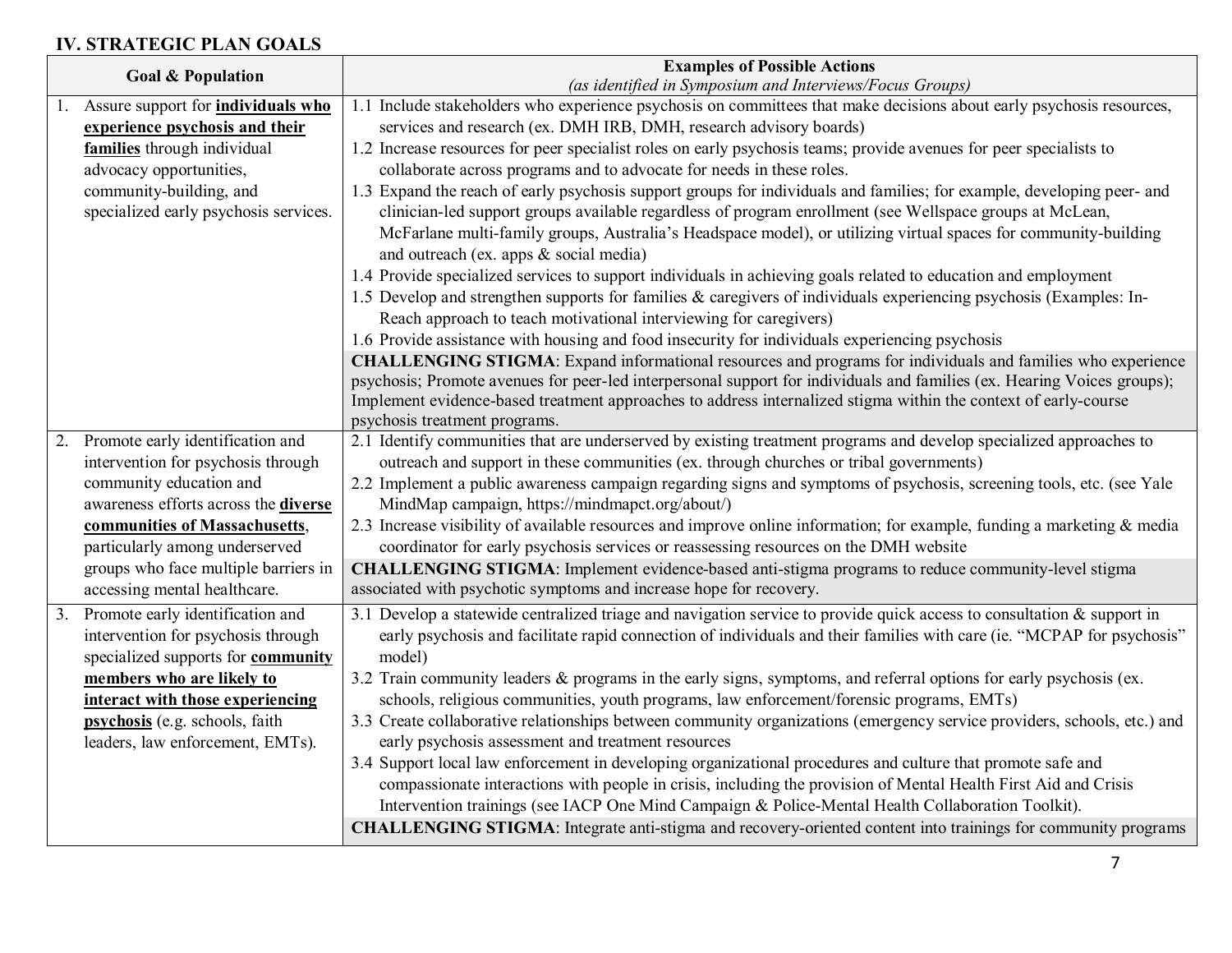| 4. | Provide specialized support to                                             | 4.1 Improve psychosis-specific resources in psychiatric inpatient units & strengthen connections to community programs;                                                                                                       |
|----|----------------------------------------------------------------------------|-------------------------------------------------------------------------------------------------------------------------------------------------------------------------------------------------------------------------------|
|    | medical and behavioral                                                     | for example, developing a FEP-specific inpatient unit, supporting structure and psychosis competency in existing                                                                                                              |
|    | healthcare professionals in                                                | units, promoting continuity of care and discharge planning for transitions between inpatient and outpatient settings,                                                                                                         |
|    | competencies related to early                                              | and developing peer support/peer navigator programs within hospitals                                                                                                                                                          |
|    | psychosis.                                                                 | 4.2 Assist family members and practitioners in acute care settings in connecting to early psychosis treatment services                                                                                                        |
|    |                                                                            | (See description of centralized triage and navigation service in goal 3.1)                                                                                                                                                    |
|    |                                                                            | 4.3 Create collaborative/integrated relationships between medical/behavioral health providers and specialized early<br>psychosis teams                                                                                        |
|    |                                                                            | 4.4 Educate behavioral health providers to, at a minimum, screen, detect, and refer to specialized services for psychotic                                                                                                     |
|    |                                                                            | symptoms (inpatient, ESP, and outpatient services)                                                                                                                                                                            |
|    |                                                                            | 4.5 Increase psychosis competency among community and private practice mental health providers for those who are                                                                                                              |
|    |                                                                            | being discharged from an early psychosis program or who may not need the level of support offered by specialty                                                                                                                |
|    |                                                                            | programs                                                                                                                                                                                                                      |
|    |                                                                            | CHALLENGING STIGMA: Implement anti-stigma training for medical and behavioral healthcare professionals                                                                                                                        |
| 5. | Support specialized early                                                  | 5.1 Promote the development of new early psychosis coordinated specialty care (CSC) treatment programs in                                                                                                                     |
|    |                                                                            | underserved areas across the state and support high-quality, whole-person, and recovery-oriented care initiatives                                                                                                             |
|    | psychosis treatment teams in<br>delivering high-quality, evidence-         | across new and existing programs. Using a stepped-care framework, these programs should have capacity to adjust                                                                                                               |
|    | based care in a stepped framework                                          | the intensity of the intervention based on the fluctuating needs of individuals and families over time                                                                                                                        |
|    |                                                                            |                                                                                                                                                                                                                               |
|    | that is culturally and linguistically                                      | 5.2 Maintain capacity to provide intensive outpatient service for those needing a higher level of care (ex. PREP)                                                                                                             |
|    | appropriate, person centered, trauma<br>informed, and recovery focused for | 5.3 Maintain the infrastructure necessary to provide expert training and consultation in the implementation of evidence-<br>based practices to providers in early psychosis programs (ex. MAPNET)                             |
|    | people experiencing psychosis and                                          | 5.4 Address issues of accessibility for telehealth and in-person services among clients & families; for example, using                                                                                                        |
|    | their families.                                                            | telehealth and mobile teams to increase access in communities far from urban academic medical centers, providing                                                                                                              |
|    |                                                                            | laptops/broadband for clients & families to address accessibility needs related to telehealth, and supporting access to                                                                                                       |
|    |                                                                            | in-person treatment through transportation programs and geographic flexibility                                                                                                                                                |
|    |                                                                            | 5.5 Support community programs within treatment settings such as cooking classes, exercise/sports groups, special<br>interest groups, etc. that help clients to live healthy and active lives                                 |
|    |                                                                            | 5.6 Adapt engagement and treatment models to best meet the needs of culturally and linguistically diverse communities;                                                                                                        |
|    |                                                                            | for example, building a diverse workforce and increasing access to interpreter services                                                                                                                                       |
|    |                                                                            | 5.7 Invest in building a racially, linguistically and culturally diverse early psychosis workforce by providing paid                                                                                                          |
|    |                                                                            | mentorship and training opportunties for students, clinical trainees and residents from under-represented minority                                                                                                            |
|    |                                                                            | groups to learn to specialize in treating early psychosis                                                                                                                                                                     |
|    |                                                                            | 5.8 Support CSC programs in addressing comorbid substance use in treatment                                                                                                                                                    |
|    |                                                                            | CHALLENGING STIGMA: Survey knowledge & beliefs about recovery among early psychosis treatment providers;<br>Standardize the inclusion of recovery orientation in the training process for early psychosis treatment providers |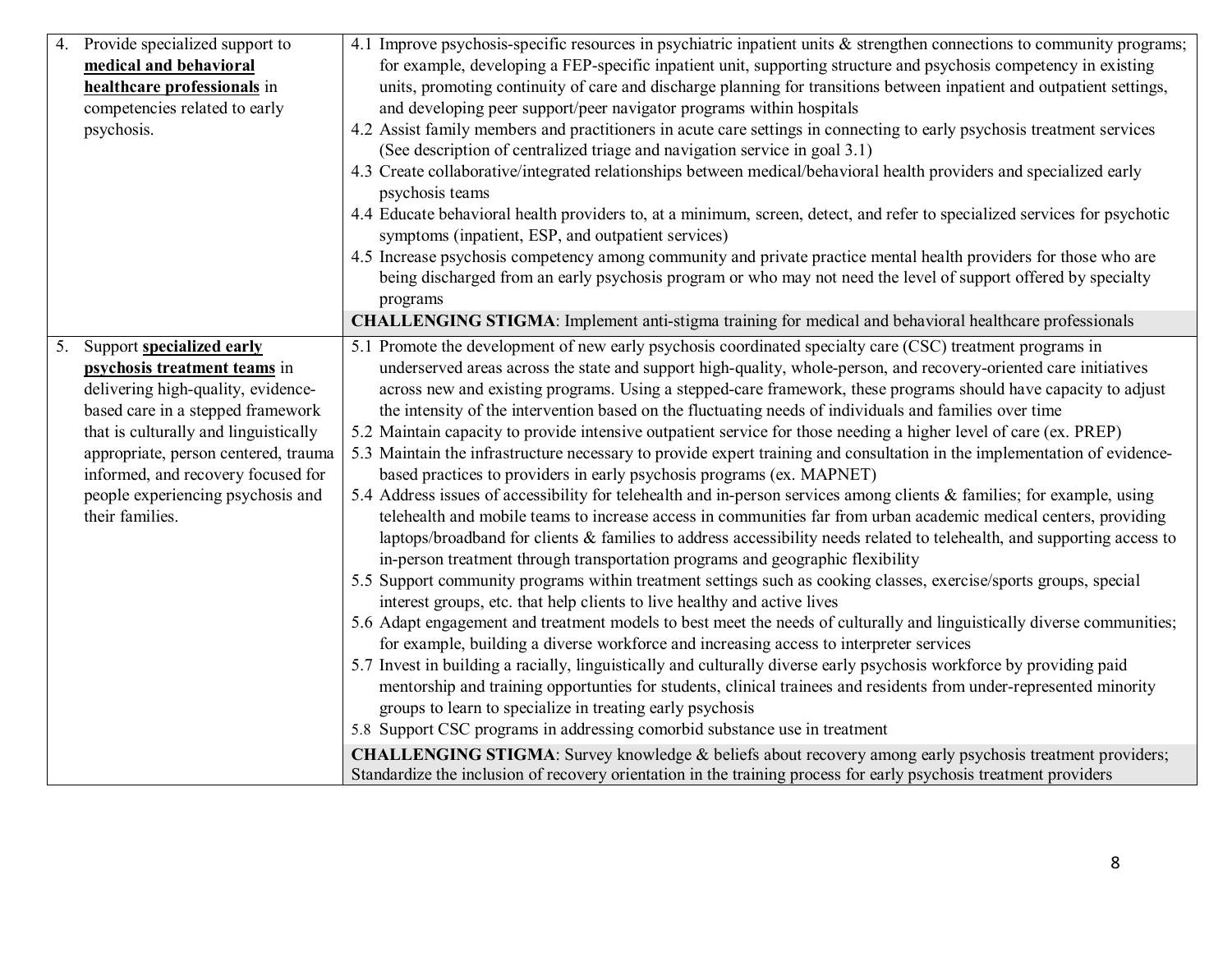| 6. | Support and develop the <b>statewide</b> | 6.1 Assess and address issues related to capacity in the early psychosis care system; for example, addressing clinician    |
|----|------------------------------------------|----------------------------------------------------------------------------------------------------------------------------|
|    | system of services for early             | burnout and turnover, utilizing community-level interventions (ex. Horyzons platform in Australia), and assuring           |
|    | <b>psychosis</b> by fostering            | that graduate programs and training sites are training future behavioral workforce members in recognizing the signs        |
|    | communication across programs and        | of early $&$ emerging psychosis                                                                                            |
|    | integrating systemic supports for        | 6.2 Expand and diversify the workforce of trained staff across early psychosis services; for example, providing            |
|    | early intervention and prevention.       | intensive training in psychosis for graduate & undergraduate students, developing incentives to reduce staff               |
|    |                                          | turnover, and increasing racial diversity in the mental health workforce (see 5.7)                                         |
|    |                                          | 6.3 Implement evidence-based strategies to monitor and address the mental health impact of marijuana legislation; for      |
|    |                                          | example, promoting evidence-based legal regulations for THC content and labelling of cannabis products,                    |
|    |                                          | developing a community education campaign, or considering a "sin tax" wherein tax dollars generated by marijuana           |
|    |                                          | sales are allocated to support early psychosis services                                                                    |
|    |                                          | 6.4 Enhance sustainability in billing practices by creating a standardized program-level day-rate for early psychosis      |
|    |                                          | treatment reimbursable by third-party insurance payers. Formalize billing structures for services that are not             |
|    |                                          | currently 3rd party billable, e.g. peer support, psychoeducation, employment/education support, team meetings,             |
|    |                                          | coordination of care between acute & outpatient services, community education and outreach. Ensure that treatment          |
|    |                                          | is available in some form to everyone regardless of insurance coverage.                                                    |
|    |                                          | 6.5 Evaluate implementation strategies that support the translation of innovative evidence-based practices in non-         |
|    |                                          | research settings                                                                                                          |
|    |                                          | 6.6 Utilize data to monitor needs in early psychosis services, capacity of the behavioral health system to address service |
|    |                                          | needs, quality of services provided, and to evaluate impact of services received (via standardized systems for             |
|    |                                          | outcome evaluations & regular assessments of fidelity across teams implementing CSC or other EBPs)                         |
|    |                                          |                                                                                                                            |
|    |                                          | <b>CHALLENGING STIGMA:</b> Identify employer practices and policies that exemplify best practices in inclusion and         |
|    |                                          | stigma reduction for psychosis, and promote the use of these practices in new and existing systems/policies                |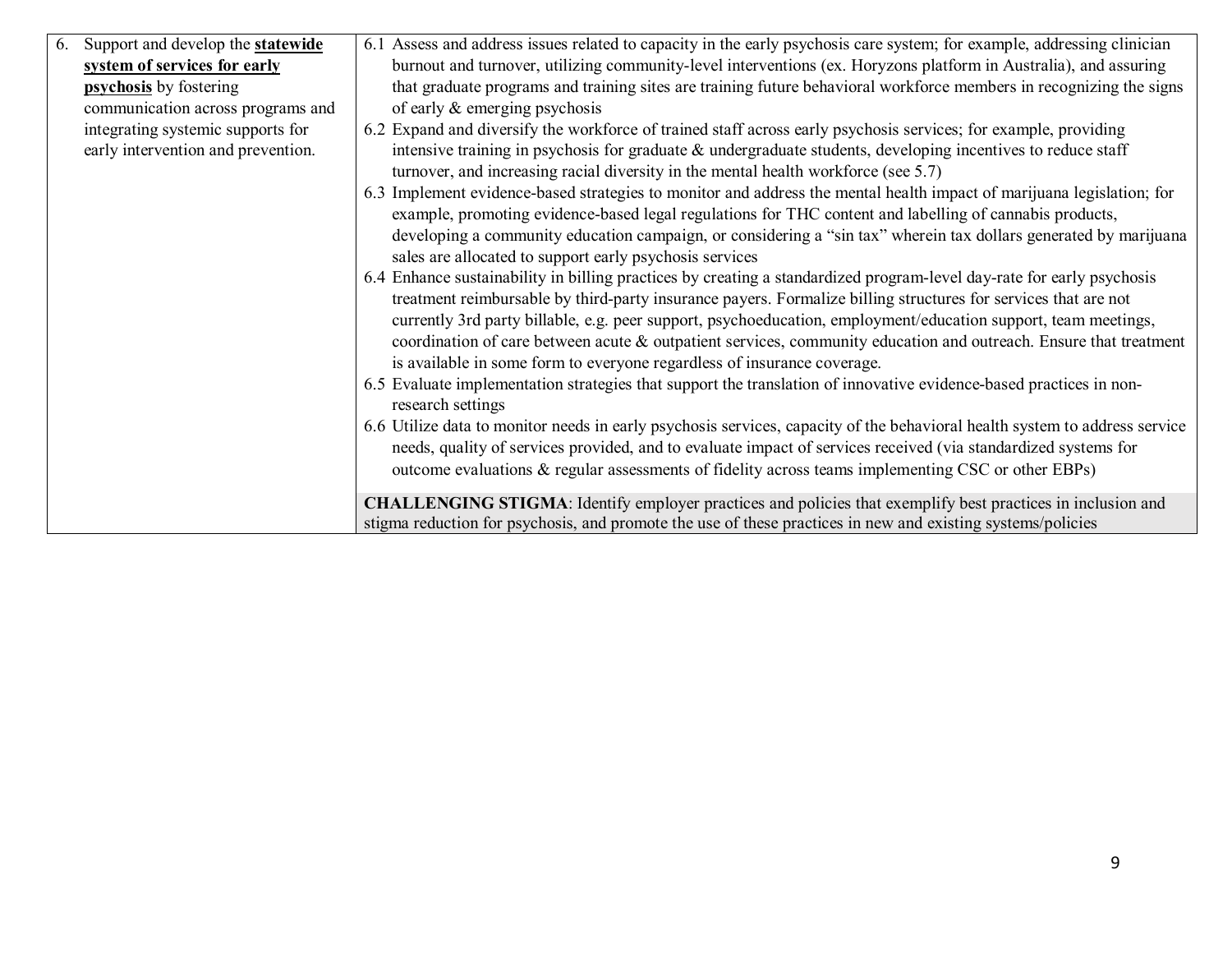#### **References**

- Bertolote, J., & McGorry, P. (2005). Early intervention and recovery for young people with early psychosis: Consensus statement. *British Journal of Psychiatry Supplement*, 48, s116–119
- Braun, V., & Clarke, V. (2006). Using thematic analysis in psychology. *Qualitative Research in Psychology, 3*(2), 77-101. doi:10.1191/1478088706qp063oa
- Breitborde, N. J. K., Bell, E. K., Dawley, D., Woolverton, C., Ceaser, A., Waters, A. C., … & Harrison-Monroe, P. (2015). The Early Pschosis Intervention Center (EPICENTER): Development and six-month outcomes of an American first-episode psychosis clinical service. *BMC Psychiatry, 15*, 266. doi:10.1186/s12888-015-0650-3
- Charlson, F. J., Ferrari, A. J., Santomauro, D. F., Diminic, S., Stockings, E., Scott, J. G., … & Whiteford, H. A. (2018). Global epidemiology and burden of schizophrenia: Findings from the Global Burden of Disease Study 2016. *Schizophrenia Bulletin*, *44*(6)*,* 1195- 1203. doi.org/10.1093/schbul/sby058
- Correll, C. U., Galling, B., Pawar, A., Krivko, A., Bonetto, C., Ruggeri, M., … & Kane, J. M. (2018). Comparison of early intervention services vs treatment as usual for early-phase psychosis: A systematic review, meta-analysis, and meta-regression. *75*(6), 555-565. doi: 10.1001/jamapsychiatry.2018.0623
- Falcone, T., Mishra, L., Carlton, E., Lee, C., Butler, R. S, Janigro, D., … & Franco, K. (2010). Suicidal behavior in adolescents with first-episode psychosis, *Clinical Schizophrenia & Related Psychoses, 4*(1)*,* 34-40. doi:10.3371/CSRP.4.1.2
- First Episode Psychosis Programs in Massachusetts. Massachusetts Psychosis Network for Early Treatment. (n.d.). Retrieved September 16, 2021, from www.mapnet.online/programdirectory.
- Friedman-Yakoobian, M., West, M. L., Woodberry, K. A., O'Donovan, K. E., Zimmet, S., ... & Seidman, L. J. (2018). Development of a Boston treatment program for youth at clinical high risk for psychosis: Center for early detection, assessment, and response to risk (CEDAR). *Harvard Review of Psychiatry*, *26*(5), 274-286. doi:10.1097/HRP.0000000000000181
- Fusar-Poli, P., McGorry, P. D., & Kane, J. M. (2017). Improving outcomes of first-episode psychosis: an overview. *World Psychiatry*, *16*(3), 251-265. doi:10.1002/wps.20446
- Goldberg, K., Norman, R., Hoch, J., Schmitz, N., Windell, D., Brown, N., & Malla, A. (2006). Impact of a Specialized Early Intervention Service for Psychotic Disorders on Patient Characteristics, Service Use, and Hospital Costs in a Defined Catchment Area. *The Canadian Journal of Psychiatry*, 51(14), 895–903. [doi.org/10.1177/070674370605101405](https://doi.org/10.1177/070674370605101405)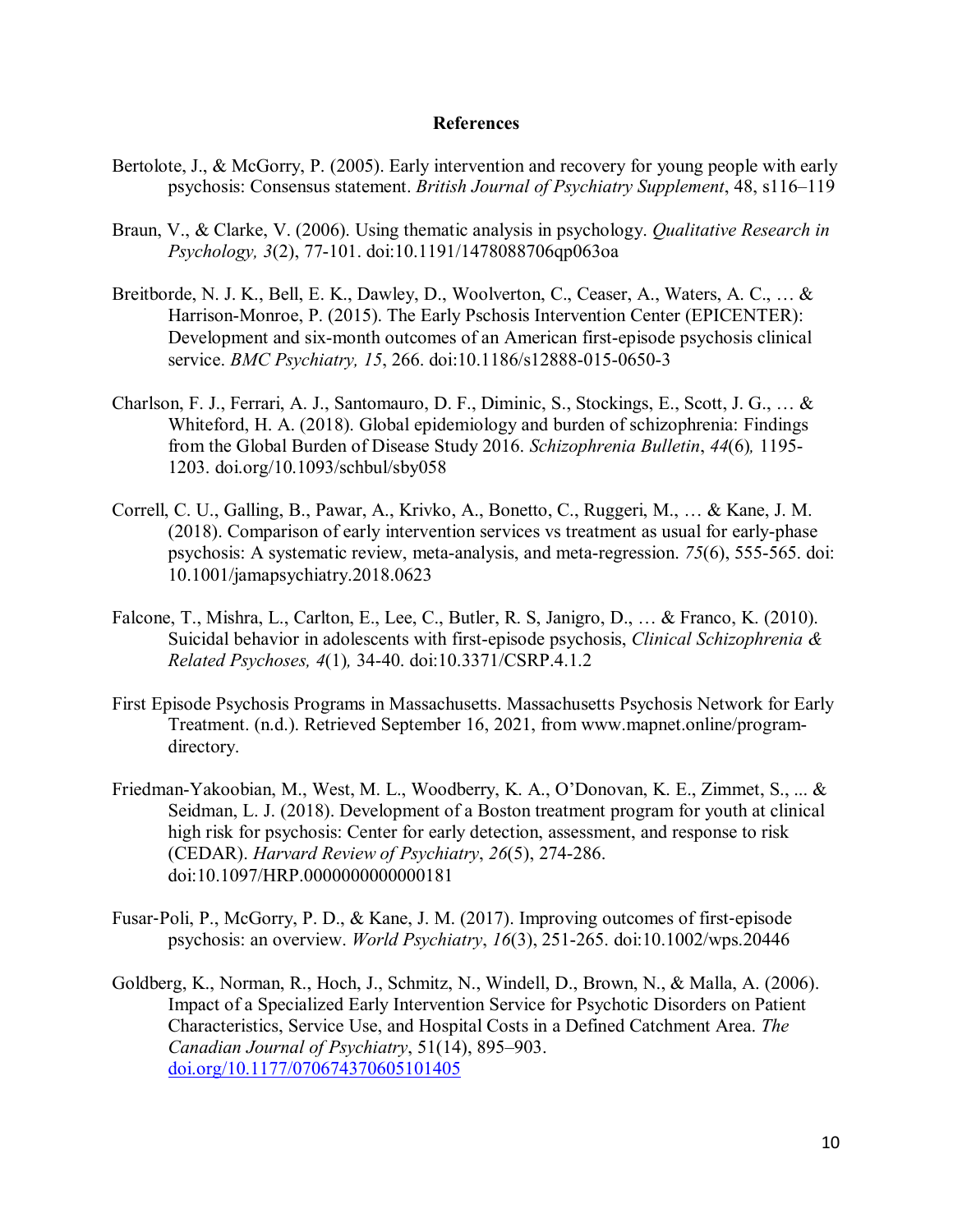Heinssen, R. K., Goldstein, A. B., & Azrin, S. T. (2014). Evidence-based treatments for first episode psychosis: Components of coordinated specialty care. National Institute of Mental Health White Paper. www.nimh.nih.gov/health/topics/schizophrenia/raise/nimhwhite-paper-csc-for-fep\_147096.pdf

IBM Corp. (2017). IBM SPSS Statistics for Windows, Version, 25.0. Armonk, NY: IBM Corp.

- Johnson, K. A., Guyer, M., Öngür, D., Friedman-Yakoobian, M., Kline, E., Carol, E., Davis, B., & Keshavan, M. (2021). Early intervention in psychosis: Building a strategic roadmap for Massachusetts. *Schizophrenia research*, 229, 43–45. [doi.org/10.1016/j.schres.2021.01.026](https://doi.org/10.1016/j.schres.2021.01.026)
- Kane, J. M., Schooler, N. R., Marcy, P., Correll, C. U., Brunette, M. F., Mueser, K. T., …& Robinson, D. G. *(2015).* The RAISE early treatment program for first-episode psychosis: Background, rationale, and study design. *Journal of Clinical Psychiatry, 76*(3), 240-246. doi: 10.4088/JCP.14m09289
- Kelleher, I., Connor, D., Clarke, M. C., Devlin, N., Harley, M., & Cannon, M. (2012). Prevalence of psychotic symptoms in childhood and adolescence: a systematic review and meta-analysis of population-based studies. *Psychological Medicine, 42*(9), 1857- 1863. doi:10.1017/s0033291711002960
- Kelleher, I., Keeley, H., Corcoran, P., Lynch, F., Fitzpatrick, C., Devlin, N, … & Cannon, M. (2012). Clinicopathological significance of psychotic experiences in non-psychotic young people: Evidence from four population-based studies. *British Journal of Psychiatry, 201*(1), 26-32. doi:10.1192/bjp.bp.111.101543
- Lake, J., & Turner, M. (2017). Urgent need for improved mental health care and a more collaborative model of care. *Permanente Journal, 21*. doi:10.7812/TPP/17-024
- Malla, A., & McGorry, P. (2019). Early intervention in psychosis in young people: A population and public health perspective. *American Journal of Public Health*, *109*(S3), 181-184. doi: 10.2105/AJPH.2019.305018
- Marshall, M., Lewis, S., Lockwood, A., Drake, R., Jones, P., & Croudace, T. (2005). Association between duration of untreated psychosis and outcome in cohorts of first-episode patients: A systematic review. *Archives of General Psychiatry*, 62(9), 975–983. doi:10.1001/archpsyc.62.9.975
- National Alliance on Mental Illness (n.d.). *Psychosis*. Retrieved from https://www.nami.org/About-Mental-Illness/Mental-Health-Conditions/Psychosis
- Perärä, J., Suvisaari, J., Saarni, S., Kuoppasalmi, K., Isometsä, E., Pikola, S., Partonen, T., … & Lönnqvist, J. (2007). Lifetime prevalence of psychotic and bipolar I disorders in a general population. *Archives of General Psychiatry 64*(1), 19-28. doi:10.1001/archpsyc.64.1.19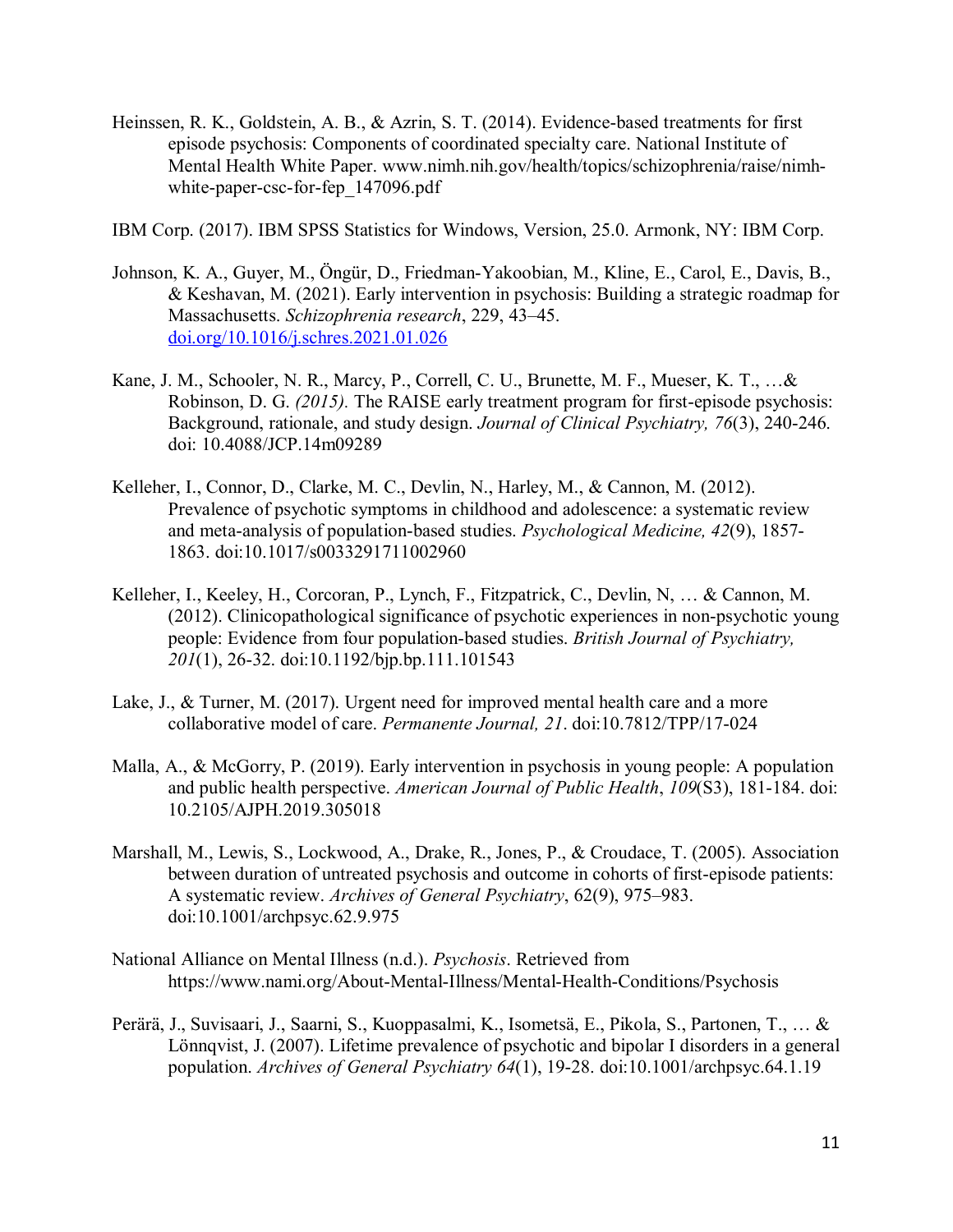- Randall, J. R., Vokey, S., Loewen, H., Martens, P., Brownell, M., Katz, A., … & Chateau, D. (2015). A systematic review of the effect of early interventions for psychosis on the usage of inpatient services. *Schizophrenia Bulletin, 41*(6)*,* 1379-1386. doi:10.1093/schbul/sbv016
- Schoenbaum, M., Sutherland, J. M., Chappel, A., Azrin, S., Goldstein, A. B., Rupp, A., & Heinssen, R. K. (2017). Twelve-month health care use and mortality in commercially insured young people with incident psychosis in the United States. *Schizophrenia Bulletin, 43*(6), 1262-1272. doi:10.1093/schbul/sbx009
- Srihari, V. H., Breitborde, N. J., Pollard, J., Tek, C., Hyman, L., Frisman, L. K., … Woods, S. W. (2009). Public-academic partnerships: Early intervention for psychotic disorders in a community mental health center. *Psychiatric Services*, 60(11), 1426–1428.
- Turnbull, F. M. (2003). Historical note: Preventing mental illness, 1882. *Journal of Nervous and Mental Disease, 191*(2), 121. doi:10.1097/01.NMD.0000051549.79407.DA
- Van der Ven, E., Susser, E., Dixon, L. B., Olfson, M., & Gilmer, T. P. (2020). Racial-ethnic differences in service use patterns among young, commercially insured individuals with recent-onset psychosis. *Psychiatric Services, 71*(5), 433-439. doi:10.1176/appi.ps.201900301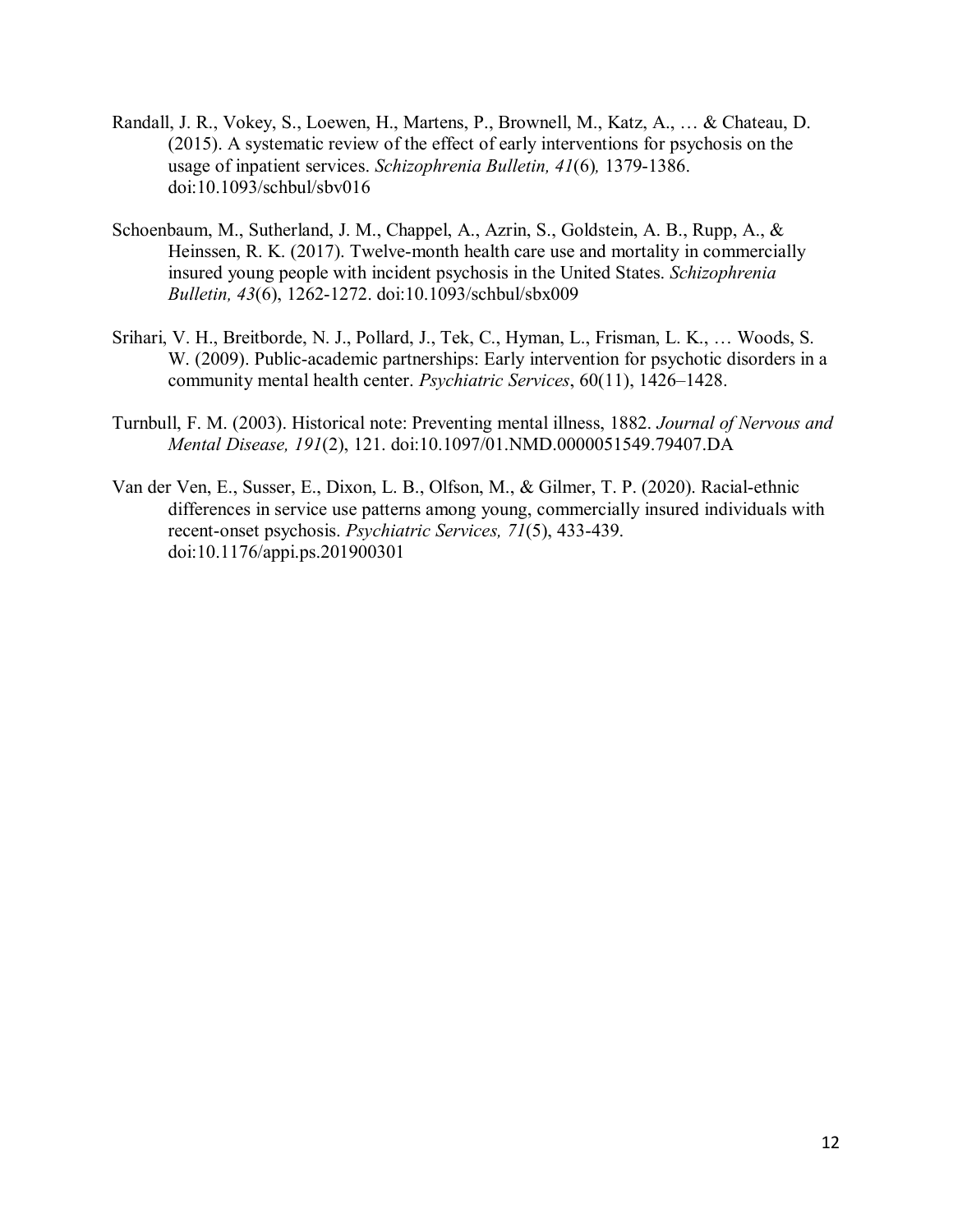#### **Appendix A Data Collection Methods for Client & Family Stakeholder Feedback**

Three phases of data collection were used to gather input from people experiencing early psychosis and their caregivers. First, in the Fall of 2020, a survey was disseminated to young adults and their caregivers through Massachusetts's network of early psychosis programs. The survey was developed by the research team at Northeastern University Institute for Health Equity and Social Justice Research in collaboration with the Massachusetts Department of Mental Health. In our survey, both people impacted by psychosis and caregivers were asked demographic questions concerning race, ethnicity, gender, sexual orientation, place of living, education, and employment status. Questions were developed to understand the experiences individuals and their caregivers had with treatment services, and to gain a deeper understanding of the lived experiences of those involved with early psychosis services. The data from the survey were analyzed using Statistical Package for the Social Sciences (IBM Corp, 2017) and open ended responses were approached as a thematic analysis to identify themes for focus groups and interviews (Braun & Clarke, 2007).

Following the completion of this survey participants were asked whether they were interested in participating in a follow-up focus group or interview concerning early psychosis services. In December 2020, we carried out two focus group interviews and four individual interviews over HIPAA-compliant Zoom calls. The two focus groups each consisted of three and four caregivers for an individual receiving early psychosis services. Individual interviews were conducted with those who were unable to participate in the focus groups. These included two additional caregivers, and two young adults receiving early psychosis services.

During the focus groups, we asked a series of questions to both individuals and caregivers. These questions were developed using information gathered from our patient survey and included questions to gage what would improve services (lists of questions asked for young adults and caregivers are included in the following pages). Questions encouraged participants to discuss their experiences receiving early psychosis services, and potential concerns where treatment could be improved. Audio recordings of all focus groups and interviews were transcribed and anonymized prior to analysis.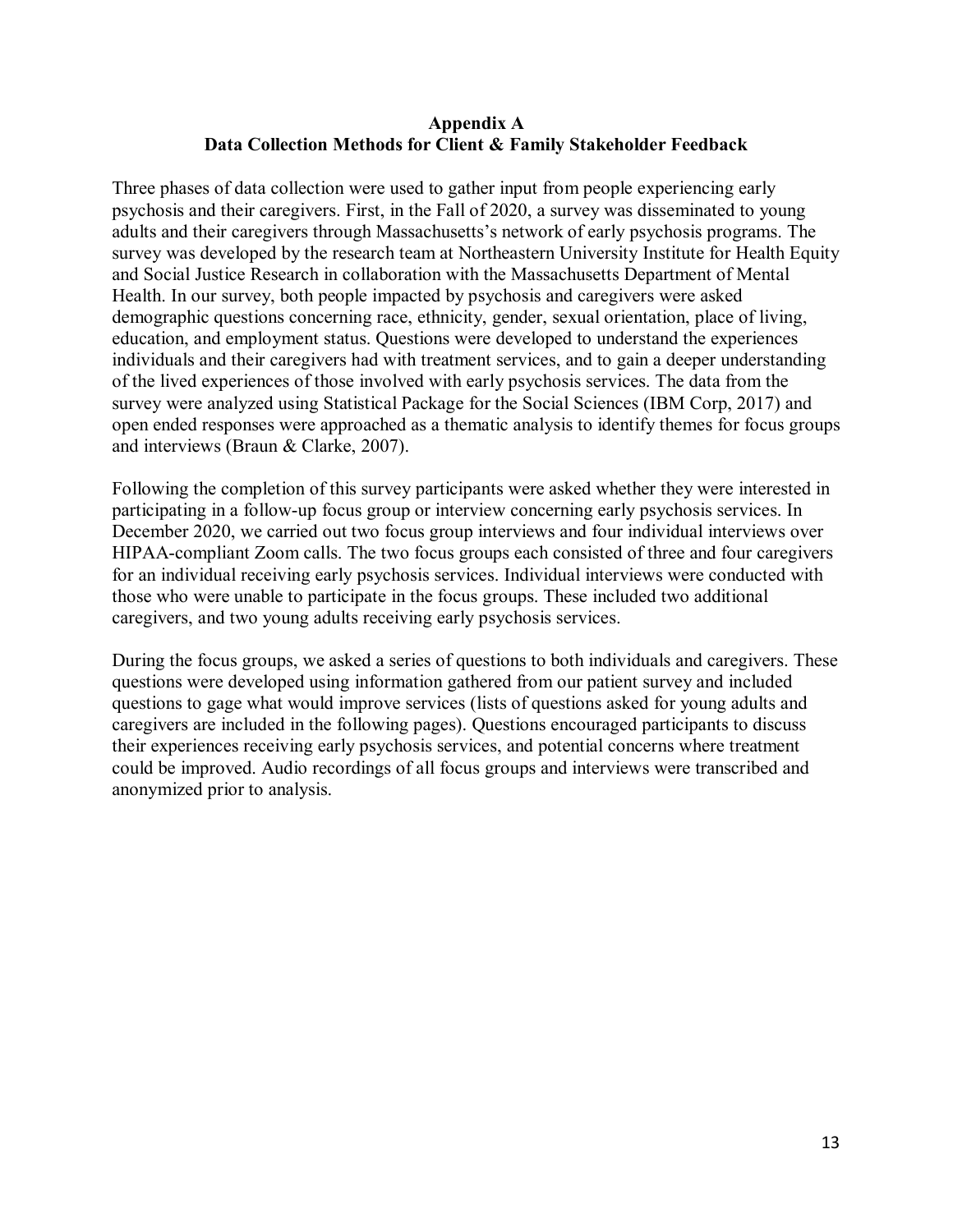#### **Interview Questions with Young Adults**

- 1. When did you come in contact with treatment or services?
	- a. How did you find out about services or how was your first contact with services?
- 2. Is there something that could have been done differently for you to better find out about services, treatment, and/or resources?
	- a. What were some barriers to you getting into services?
	- b. What were some things that helped you to access services?
- 3. What type of information was provided to you when entering into services?
	- a. What would you have liked provided in terms of information when you first started services?
- 4. What types of services, treatment, resources were offered to you and your family?
	- a. What did you like about what was available to you and your family?
	- b. What do you wish was available to you and your family that wasn't?
	- c. What would you have liked to be done differently for you and for your family?
	- d. What types of resources, services, treatment would you like offered that weren't?
- 5. Now, I would like you to think about the current services, treatment, resources you receive.
	- a. What services, treatment, resources that are available to you and your family now that are different than when you first came into services?
	- b. What services, treatment, resources, do you wish were available to you and your family now that are different than when you first started using services?
- 6. I have one final question before we wrap up. What else would you like us to know as the Department of Mental Health (DMH) plans services, treatment, resources for youth who are experiencing psychosis. What do you want DMH to know?